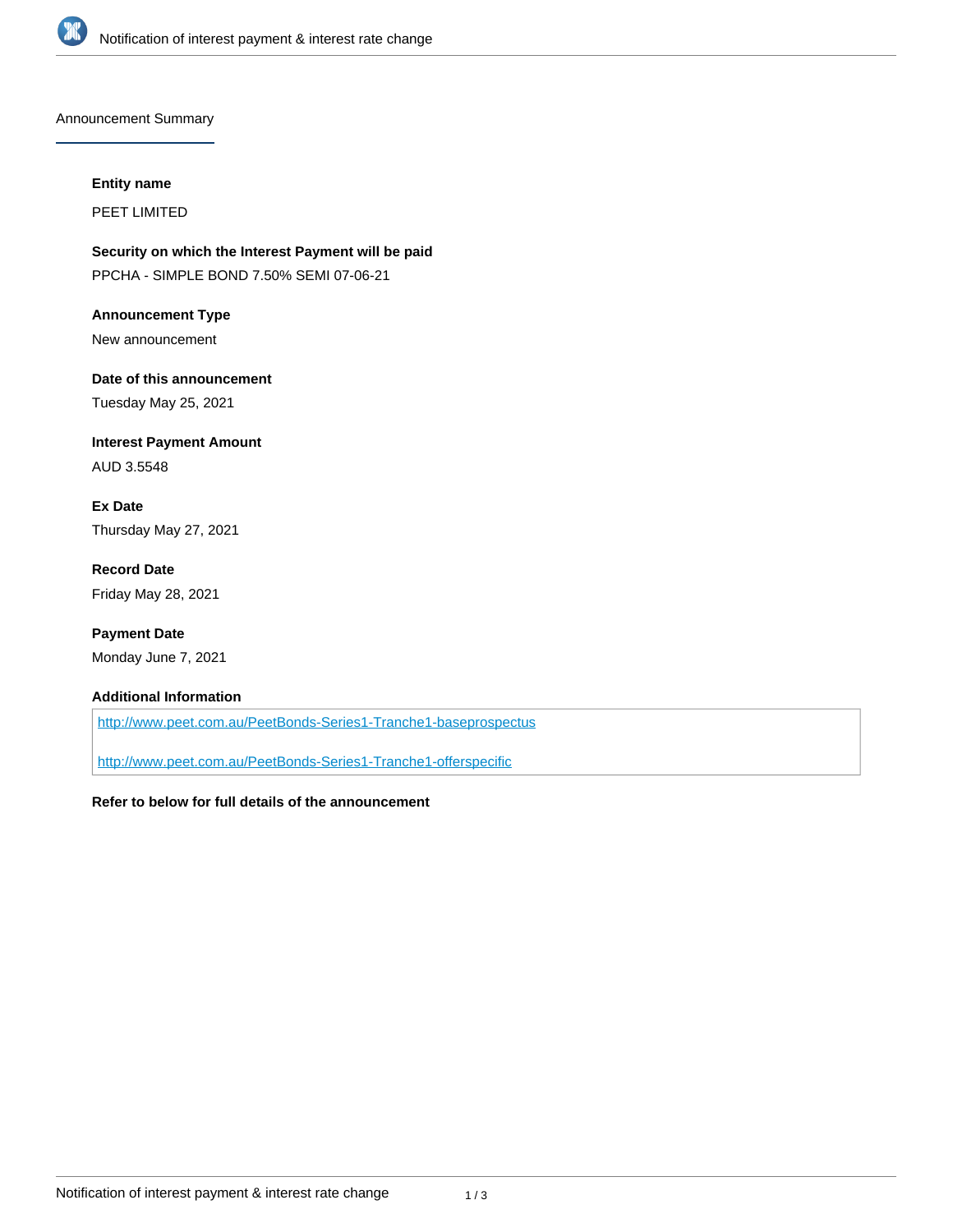

Announcement Details

Part 1 - Entity and announcement details

#### **1.1 Name of +Entity**

PEET LIMITED

**1.2 Registered Number Type** ABN

**Registration Number**

56008665834

# **1.3 ASX issuer code**

PPC

# **1.4 The announcement is**

New announcement

## **1.5 Date of this announcement**

Tuesday May 25, 2021

**1.6 ASX +Security Code for Interest Payment** PPCHA

**ASX +Security Description** SIMPLE BOND 7.50% SEMI 07-06-21

Part 2A - Interest period dates and interest payment details

| 2A.1 Payment date                                              | 2A.2 + Record Date                                                           |
|----------------------------------------------------------------|------------------------------------------------------------------------------|
| Monday June 7, 2021                                            | <b>Friday May 28, 2021</b>                                                   |
| 2A.3 Ex-Date                                                   | 2A.4 First day of payment period                                             |
| Thursday May 27, 2021                                          | Wednesday December 16, 2020                                                  |
| 2A.5 Last day of payment period                                | 2A.6 Number of days in the payment period                                    |
| Sunday June 6, 2021                                            | 173                                                                          |
| 2A.7 Interest rate expressed as a per annum rate<br>7.500000 % | 2A.8 Interest rate pro-rated for the number of days in the<br>payment period |
|                                                                | 3.554800 %                                                                   |